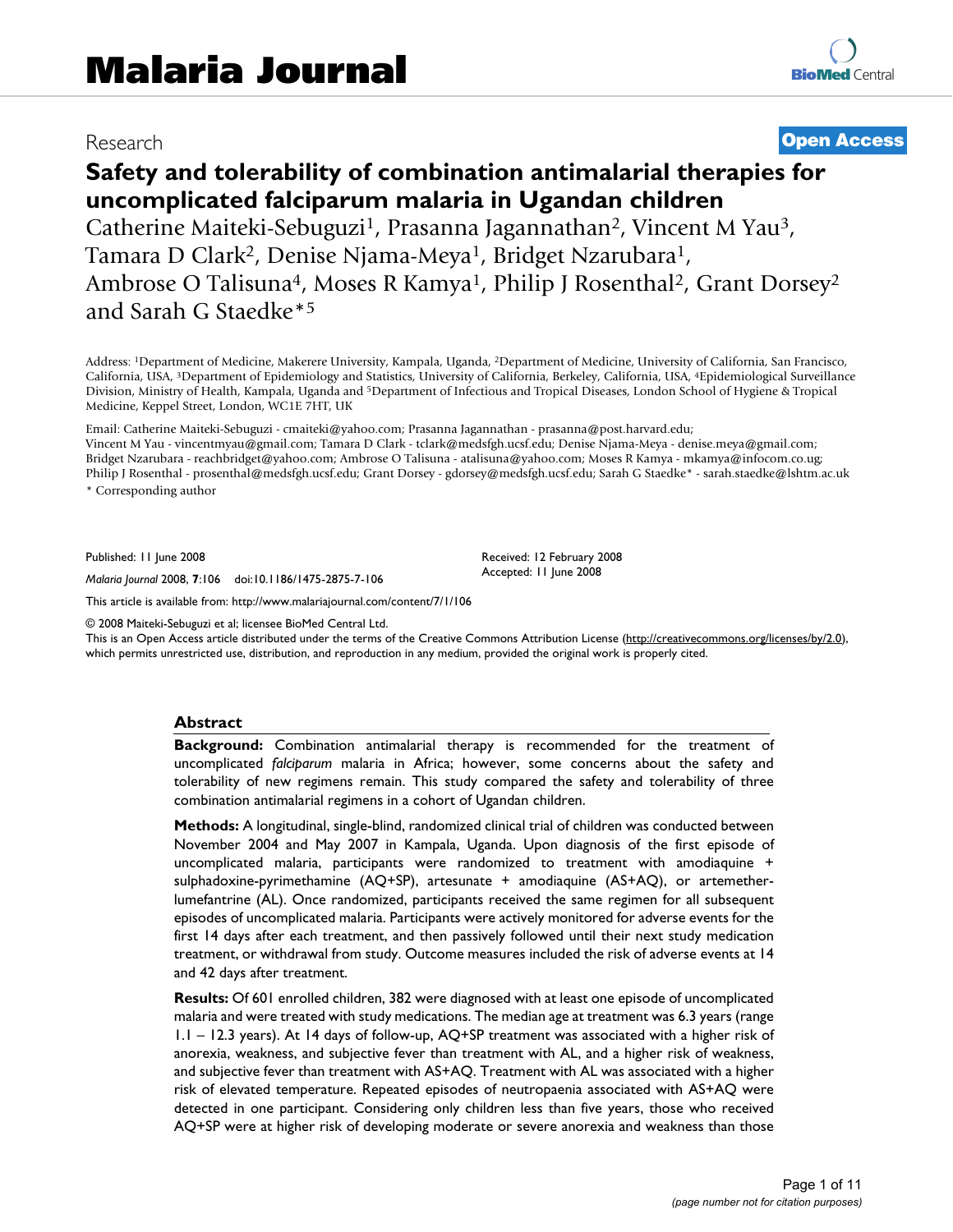treated with AL (anorexia: RR 3.82, 95% CI 1.59 – 9.17; weakness: RR 5.40, 95% CI 1.86 – 15.7), or AS+AQ (anorexia: RR 2.10, 95% CI 1.04 – 4.23; weakness: RR 2.26, 95% CI 1.01 – 5.05). Extending the analysis to 42 days of follow-up had little impact on the findings.

**Conclusion:** This study confirms the safety and tolerability of AS+AQ and AL in Ugandan children, and suggests that AQ+SP is safe, but less well-tolerated, particularly in younger children. As newer antimalarial regimens are deployed, collecting data on their safety and tolerability will be essential.

**Trial registration:** Current Controlled Trials Identifier ISRCTN37517549

# **Background**

Combination antimalarial therapy is now advocated for treatment of uncomplicated falciparum malaria in Africa [1,2]. Of the five regimens currently recommended by the World Health Organization (WHO) for treatment of falciparum malaria, two artemisinin-based combination therapies (ACTs), artesunate + amodiaquine (AS+AQ) and artemether-lumefantrine (AL), have been adopted by most countries in sub-Saharan Africa [3]. A non-ACT regimen, amodiaquine + sulphadoxine-pyrimethamine (AQ+SP), is recommended as an alternative to ACT in areas where both drugs remain effective. This regimen benefits from its lower cost, and may be a good option for parts of West Africa [4-6].

Although combination therapy is highly effective, some concerns about the safety and tolerability of these regimens remain [7]. Serious toxicity has been associated with SP and AQ, particularly when used for long-term chemoprophylaxis, including severe cutaneous reactions with SP, and neutropaenia and hepatotoxicity with AQ [8-10]. However, both drugs appear to be much safer when used in short-term treatment regimens [11,12]. Artemisinin derivatives are generally safe and well-tolerated, but there are concerns about the potential for neurotoxicity and reproductive toxicity [13-15]. Lumefantrine, although closely related to halofantrine, does not appear to be cardiotoxic at therapeutic doses [16], and the AL combination appears to have a favourable safety profile [[17,](#page-9-0)18].

Recent studies of the safety of newer combination regimens have been reassuring, identifying no serious concerns, but to date, assessments of drug safety and tolerability have been limited [19-22]. Most antimalarial safety data have been gathered in clinical trials evaluating treatment of single episodes of malaria. However, in practice, African children are treated for malaria repeatedly, raising concern for toxicity resulting from repeated shortterm exposures [23]. The relatively small sample size of clinical trials may also limit the ability to detect uncommon events [24].

A longitudinal, single-blind, randomized controlled trial assessing the efficacy and safety of AQ+SP, AS+AQ and AL for all episodes of uncomplicated malaria was begun in November 2004 in a cohort of children in Kampala, Uganda [25]. An analysis of the efficacy data collected through June 2006 indicated that the 28-day risks of recurrent malaria differed significantly between the regimens (26%, 17%, and 7% for the AQ+SP, AS+AQ, and AL treatment groups, respectively) [25]. Here, detailed data on the safety and tolerability of these therapies, in the context of repeated treatments, is presented, with followup extended through May 2007.

# **Methods**

#### *Study site and recruitment*

The study was conducted between November 2004 and May 2007 in the Mulago III parish of Kampala. Mulago III parish is primarily residential with a high population density, typical of an urban slum. The parish is located near the study clinic at Mulago Hospital, the main tertiary referral hospital for Uganda.

A census project was conducted prior to the onset of the study to generate a sampling frame of households with appropriately aged children for recruitment and to gather basic demographic information about the target population [26]. Experienced home visitors approached households for recruitment sequentially from the randomized list. If the parent/guardian(s) was interested in the study, an appointment was made for a screening interview at our study clinic. Enrollment occurred between November 2004 and April 2005. Study physicians recruited children if they fulfilled all of the following eligibility criteria: 1) age 1 to 10 years; 2) agreement to come to the study clinic for any febrile episode or illness; 3) agreement to avoid medications administered outside the study; 4) agreement to remain in Kampala during the study period; 5) no known side effects to the study medications; 6) weight  $\ge$ 10 kg; 7) absence of severe malnutrition; 8) absence of known serious chronic disease; 9) absence of life threatening screening laboratory results; and 10) willingness of parent or guardian to provide written informed consent.

The study received ethical approval from the Uganda National Council of Science and Technology, the Makerere University Research and Ethics Committee, and the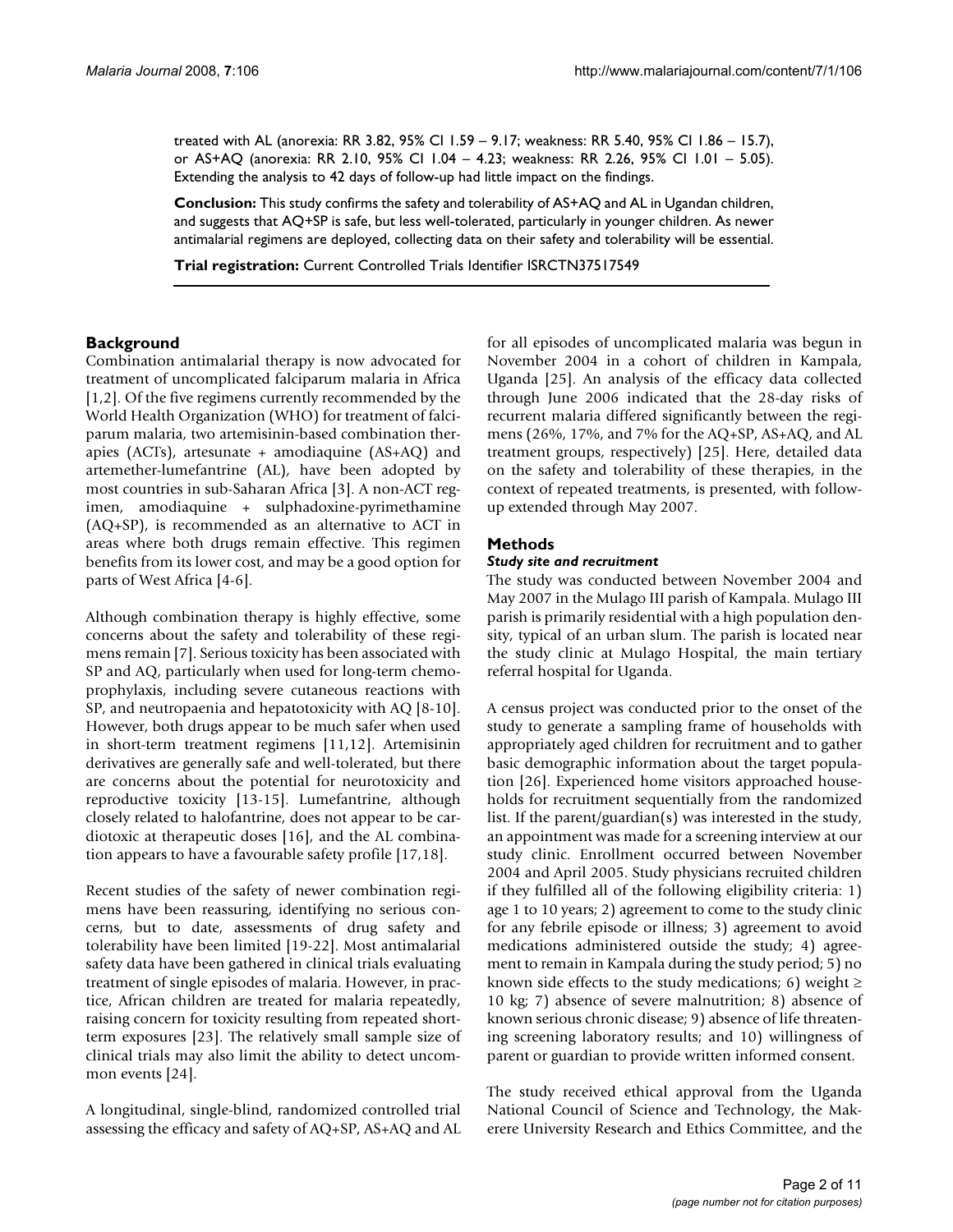University of California, San Francisco Committee on Human Research.

#### *Follow-up of study participants, malaria treatment allocation and administration*

Parents and guardians were asked to bring participants to the study clinic for all medical care. At each participant encounter a standardized system was used to assess participant symptoms, physical exam findings and laboratory abnormalities based on grading of severity (normal, mild, moderate, severe, life threatening). In general, events were classified as mild if no therapy was required, as moderate if minimal intervention and/or monitoring were required, as severe if medical care and possible hospitalization were required, and as life-threatening if active medical intervention or hospitalization were required. Weakness, anorexia, vomiting, diarrhoea, cough, pruritus, and coryza were actively assessed in all participants. Headache, abdominal pain, and nausea were also assessed in children over three years of age. A standardized physical exam was also conducted, which included assessment of hearing and fine finger dexterity (ability to pick up a small object). Any additional symptoms reported by the participant or exam findings were also assessed and graded accordingly.

If a participant presented with fever, a blood smear was taken, and malaria diagnosed if any of the following criteria were met: 1) complicated malaria (presence of severe malaria or danger signs) and any parasitaemia; or 2) fever (documented tympanic temperature ≥38.0°C and/or history of fever in the previous 24 hours) and any parasitaemia [25]. Following the diagnosis of their first episode of uncomplicated malaria, study participants were randomly assigned to receive one of three antimalarial regimens: amodiaquine plus sulphadoxine-pyrimethamine  $(AQ+SP)$ , artesunate + amodiaquine  $(AS+AQ)$ , or artemether-lumefantrine (AL).

Study medications were administered according to weight-based guidelines. The study medications were dosed as follows: amodiaquine (Camoquin; Parke-Davis, USA), 10 mg/kg on first two days then 5 mg/kg on third day, sulphadoxine-pyrimethamine (Fansidar; Hoffman-LaRoche, USA), sulphadoxine 25 mg/kg and pyrimethamine 1.25 mg/kg as a single dose on first day; artesunate (Arsumax; Sanofi-Aventis, France), 4 mg/kg on all three days; artemether-lumefantrine (Coartem; Novartis, Switzerland), 20/120 mg tablets given twice a day for three days according to weight: 5–14 kg, one tablet per dose; 15–24 kg, two tablets per dose; and 25–34 kg, three tablets per dose. Participants in the AQ+SP and AS+AQ groups also received placebo tablets administered in the evening over three days, dosed similarly to weight-based guidelines for AL. Administration of each first daily dose of medication was directly observed by the study nurses, and each second daily dose of medication or placebo was given to the participant's parent or guardian to administer at home in the evening. All study personnel involved in outcome assessment were blinded to treatment allocation and participants were not informed of their treatment assignments.

# *Adverse event monitoring*

Participants randomized to treatment with study medications were assessed for adverse events beginning with the first malaria episode. An adverse event was defined as any untoward medical occurrence, irrespective of its suspected relationship to the study medications as per International Conference of Harmonization (ICH) guidelines [27]. A serious adverse event was defined as any adverse experience that resulted in death, life threatening experience, participant hospitalization, persistent or significant disability or incapacity, or specific medical or surgical intervention to prevent serious outcome.

# *Active surveillance for adverse events*

On the day that treatment was initiated (day 0), a baseline assessment was conducted consisting of the standardized history and physical examination, and laboratory testing (complete blood count, measurement of alanine aminotransferase [ALT]). Participants were asked to return for completion of treatment and standardized follow-up assessment on days 1, 2, 3, 7, 14, or any other day they felt ill. Complete blood count and ALT measurement were repeated on day 14.

At each follow-up encounter, adverse events were identified by evaluating for any new or worsening symptoms, physical exam findings, or laboratory abnormalities, as compared to the day 0 baseline assessment. Participants with abnormalities present on day 0 were not classified as experiencing an adverse event unless the symptom worsened from baseline, or resolved and then recurred. For adverse events of moderate or greater severity, additional information was captured, including the suspected relationship of the event to the study treatment (unrelated, possible, probable, definite), event outcome, and date of resolution. Participants who experienced a serious adverse event were placed on study treatment hold until the relationship of the event to the study medications could be established. If the event was deemed unrelated or only possibly related to the study medications, participation in the study was continued. Patients with clinical treatment failure (according to 2006 WHO criteria) within 14 days of initiation of therapy were treated with quinine, and active surveillance for adverse events was continued for an additional 14 days [3].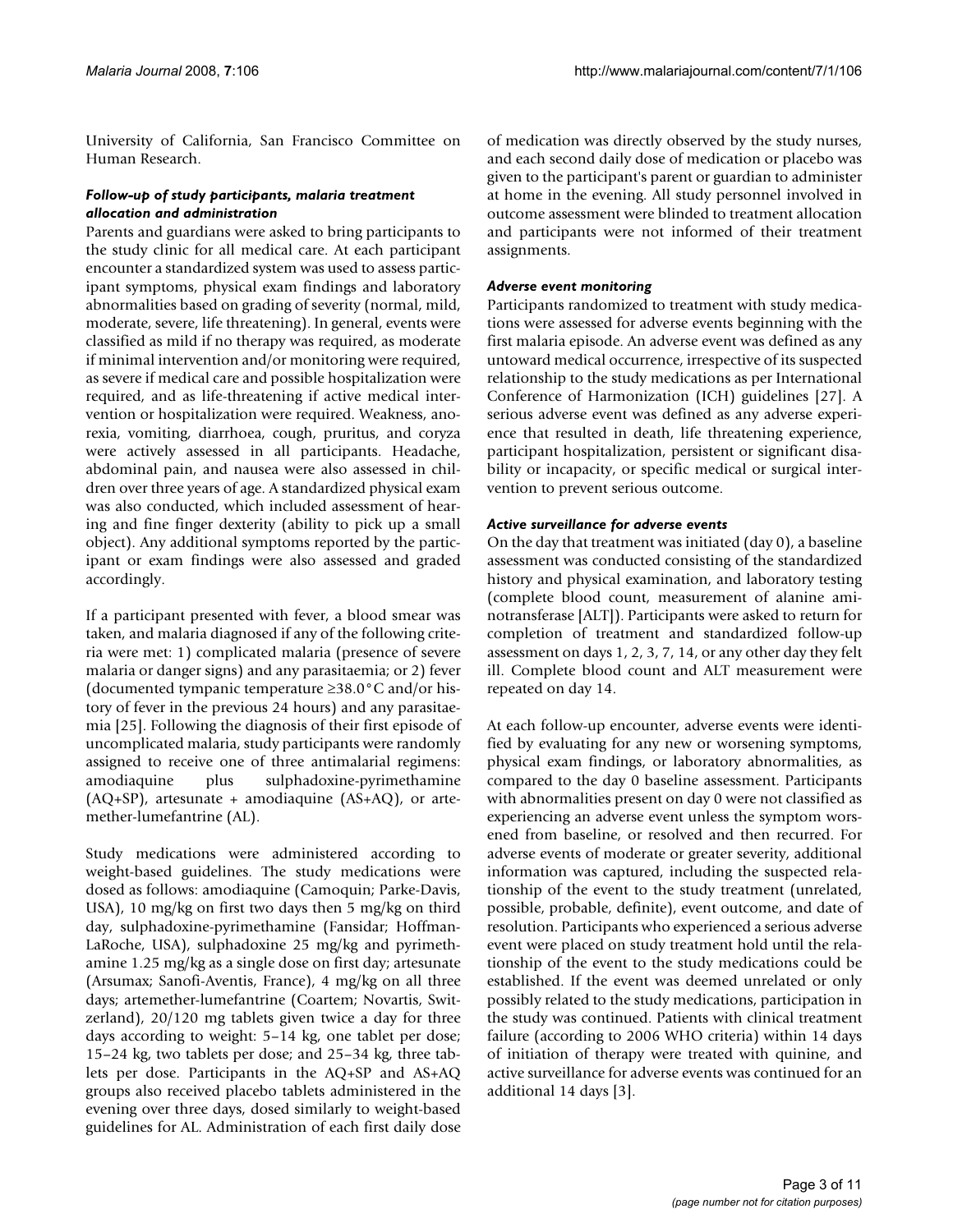#### *Passive surveillance for adverse events*

Following the initial 14-day period, participants were asked to return to the clinic only when they desired medical attention. Passive surveillance for adverse events of moderate or greater severity continued until the participant was retreated with study medications, at which time a new cycle of adverse event assessment and reporting began, until the end of the study period, or until premature withdrawal from the study. Any case of symptomatic malaria diagnosed more than 14 days after a previous episode was considered a new malaria episode (for treatment purposes) and managed accordingly. Once randomized, participants received the same treatment regimen for all subsequent episodes of uncomplicated malaria.

# *Laboratory testing*

Complete blood counts and alanine aminotransferase measurements were performed by a College of American Pathologists accredited laboratory using a Coulter AcT 5 diff CP (Beckman Coulter) for haematology tests and Cobas Integra 400 plus (Roche) for chemistries.

# *Statistical analysis*

Details on sample size calculation are presented elsewhere [25]. Data were double-entered in Access (Microsoft Corporation, Redmond, Wash), and statistical analysis was performed using Stata version 8.0 (Stata Corporation, College Station, TX, USA). Data were evaluated with an intention-to-treat analysis including all participants with uncomplicated malaria who were randomized to treatment with study medications. Safety and tolerability outcomes include risk of adverse events at 14 days (active surveillance) and 42 days (passive surveillance) of followup. Specific adverse events were limited to the first occurrence of an adverse event after each treatment with study medications.

Data were analysed in a stepwise approach. All adverse events of any severity or relationship at 14 days of followup were first considered, then the analysis was restricted for adverse events of moderate or greater severity, and finally restricted for adverse events of possible, probable, or definite relationship to study medications. Risks of adverse events at 14 days were estimated using simple proportions as nearly all patients completed 14 day followup. Data at 42 days of follow-up was limited to adverse events of moderate or greater severity. Risks of adverse events at 42 days of follow-up were estimated using the Kaplan-Meier product limit formula, censoring for participants who did not complete 42 day follow-up either due to repeat treatment with study drugs or premature withdrawal from the study.

Pairwise comparisons of adverse events for individual episodes of malaria were made at 14 and 42 days of followup with generalized estimating equations, adjusting for repeated measures in the same study participant using exchangeable correlation and robust standard errors. A pvalue of < 0.05 was considered statistically significant.

# **Results**

#### *Study population*

Details of recruitment and the study population are presented elsewhere [25,26]. Briefly, of 743 children screened, 142 were excluded from the study. The most common reasons for exclusion during screening included: parent/guardian unwilling to provide informed consent (30%), plans to move out of Kampala (20%), and weight < 10 kg (19%). A total of 601 children were enrolled from 323 households. Of these, 382 were diagnosed with at least one episode of uncomplicated malaria over the period of follow-up and were randomized to one of the three treatment groups (Figure 1).

# *Study treatment follow-up*

A total of 1120 study treatments were administered during 605 person-years of follow-up (Figure 1). The median number of treatments administered per participant treated at least once with study medications was 4 (range 1–20). The median age of participants receiving study treatments was  $6.3$  years (range  $1.1 - 12.3$  years), and was similar between the treatment arms. Nearly all (98%) participants completed 14 day follow-up for assessment of adverse events. Most participants (80%) completed 42 day follow-up; of the remaining participants, follow-up for 19% ended before 42 days when they were retreated with study medications, and 1% were prematurely withdrawn from the study. Reasons for premature withdrawal included movement out of the study area (8 participants), loss to follow-up (2), non-compliance (1), and withdrawal of consent (1).

# *Risk of adverse events at 14 days*

During the first 14 days after therapy, a total of 2496 adverse events, defined as any untoward medical occurrence, irrespective of suspected relationship to study medications, were detected. Most events were mild; only 749 (30%) were of moderate or greater severity. Of these events, 143 (19%) were classified as not related, 541 (72%) as possibly related, and 65 (9%) as probably related to study medications. No adverse events were considered to be definitely related to the study medications.

Statistically significant differences between the treatment groups were found for 4 adverse events: anorexia, subjective fever, weakness, and elevated temperature (Table 1). Within the first 14 days, participants treated with AQ+SP had a greater risk, compared to those treated with AL, of anorexia, weakness, and subjective fever, and a greater risk, compared to those treated with AS+AQ, of weakness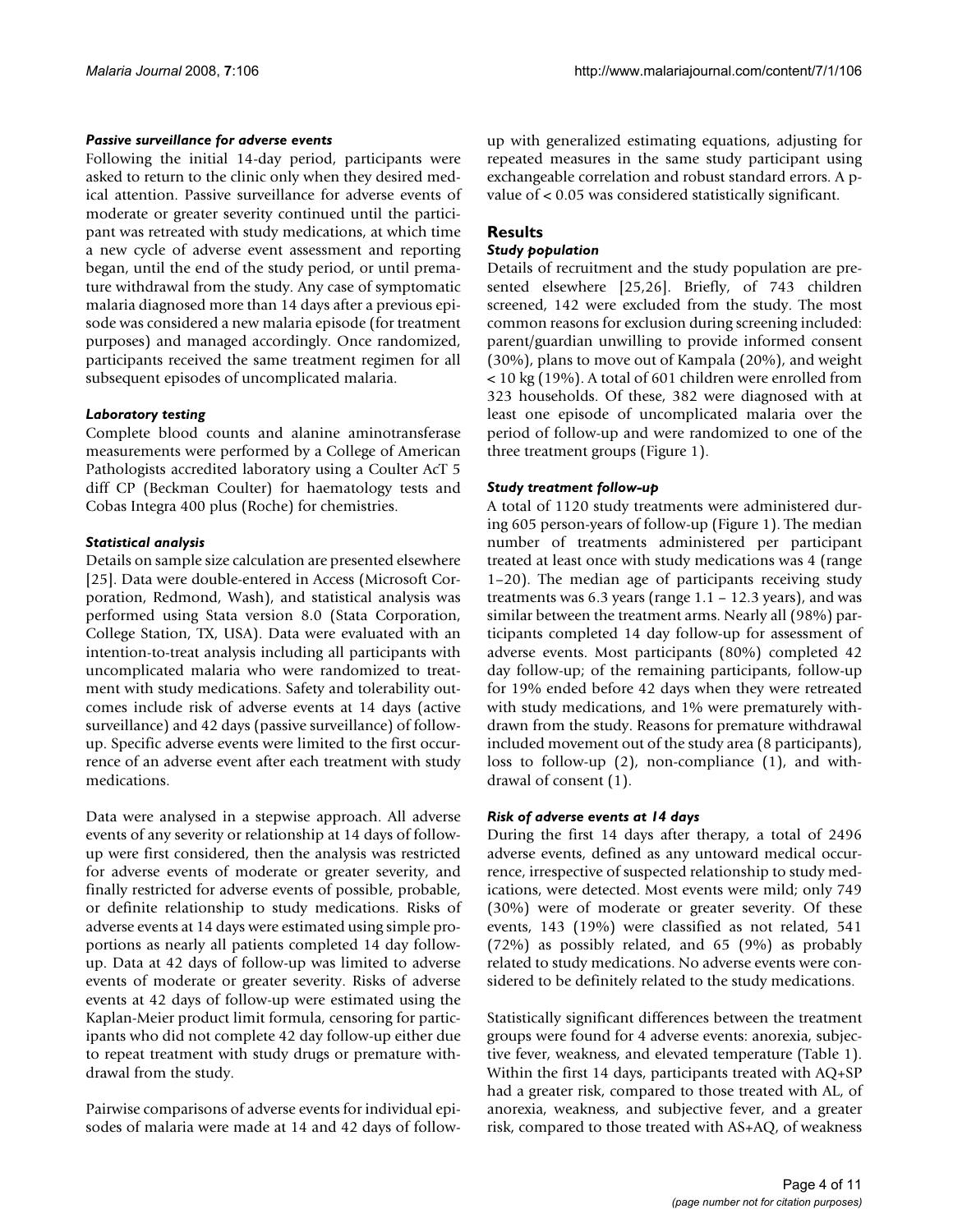

# **Figure 1**

Trial Profile.

and subjective fever. Participants treated with AL had a higher risk of elevated temperature than those receiving AS+AQ.

# *Laboratory tests at 14 days*

At 14 days, there were no statistically significant differences in the risk of laboratory-related adverse events between treatment groups (Table 1). However, noteworthy abnormalities in neutrophil counts were repeatedly observed in one subject. This participant, randomized to AS+AQ, experienced neutropaenia after six of 10 treatments; four episodes were of mild severity (750–1200 cells/mm3), one was moderate (660 cells/mm3), and one was severe (330 cells/mm<sup>3</sup>). For nine of the 10 treatments, the initial day 0 neutrophil count was within normal limits. All episodes of neutropaenia resolved spontaneously. The participant was subsequently excluded from the study due to concern about a causal association between AS+AQ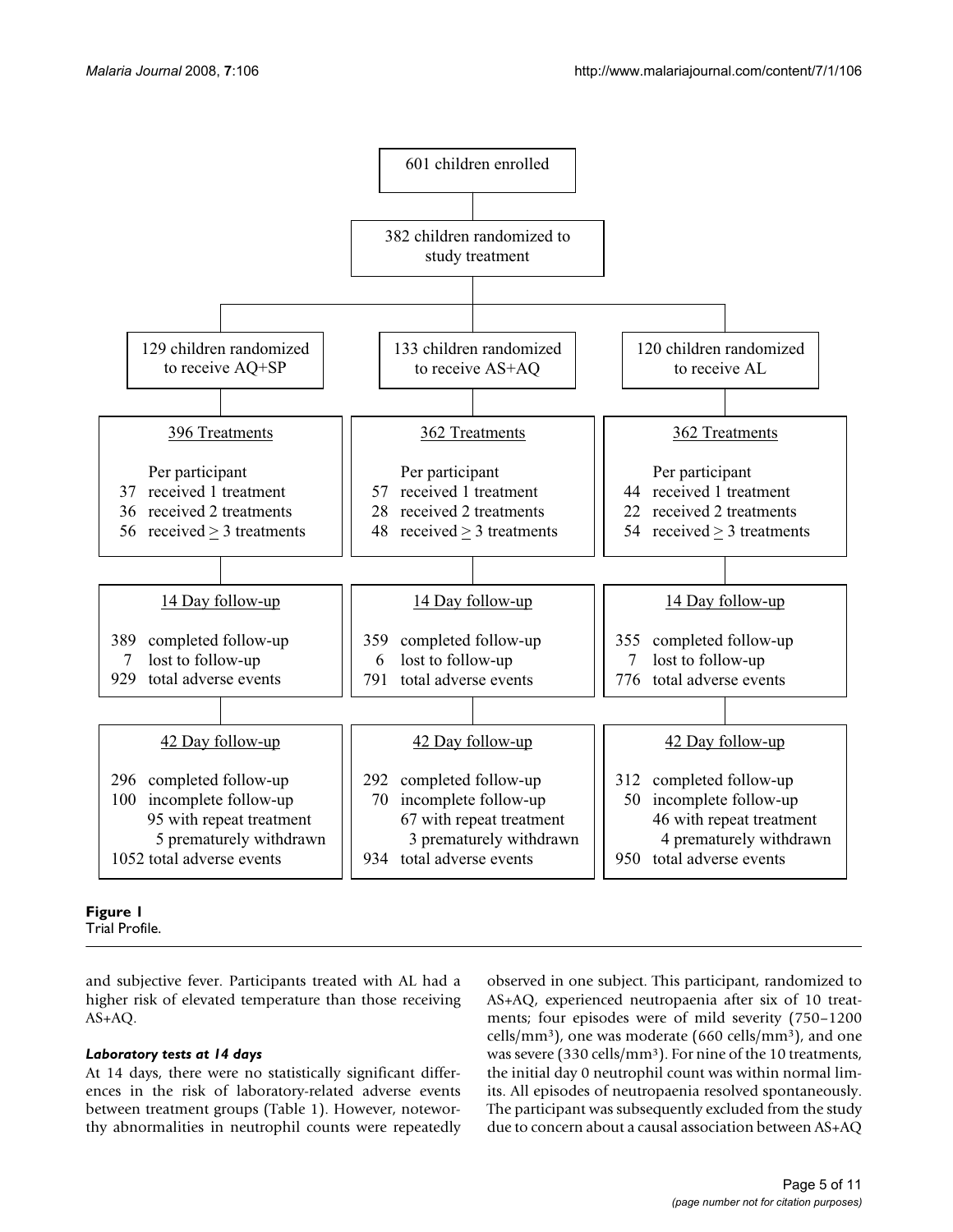|                               | $AQ+SP(n = 396)$ | $AS+AQ$ (n = 362) | $AL(n = 362)$ |
|-------------------------------|------------------|-------------------|---------------|
| Signs and symptoms            |                  |                   |               |
| Coryza                        | 115(29.0%)       | 125 (34.5%)       | 118(32.6%)    |
| Cough                         | 119(30.1%)       | 108 (29.8%)       | 117(32.3%)    |
| Anorexia <sup>*</sup>         | 115(29.0%)       | 89 (24.6%)        | 67 (18.5%)    |
| Weakness <sup>†</sup>         | 93 (23.5%)       | 58 (16.0%)        | 47 (13.0%)    |
| Abdominal pain                | 77 (19.4%)       | 56 (15.5%)        | 63 (17.4%)    |
| Vomiting                      | 64 (16.2%)       | 49 (13.5%)        | 41 (11.3%)    |
| Subjective fever <sup>#</sup> | 59 (14.9%)       | 31(8.6%)          | 33 (9.1%)     |
| Headache                      | 45 (11.3%)       | 38 (10.5%)        | 50 (13.8%)    |
| Rash                          | 38 (9.6%)        | 43 (11.9%)        | 46 (12.7%)    |
| Generalized pruritus          | 34 (8.6%)        | 39 (10.8%)        | 30 (8.3%)     |
| Diarrhoea                     | 34 (8.6%)        | 29 (8.0%)         | 31(8.6%)      |
| Elevated temperature?         | 20(5.1%)         | 14(3.9%)          | 31(8.6%)      |
| Nausea                        | 12(3.0%)         | 14(3.9%)          | 13(3.6%)      |
| Hepatosplenomegaly            | 6(1.5%)          | 9(2.5%)           | 4 (1.1%)      |
| Laboratory abnormalities**    |                  |                   |               |
| Neutropaenia                  | 27/381 (7.1%)    | 18/345 (5.2%)     | 13/343 (3.8%) |
| Anaemia                       | 9/393(2.3%)      | 20/356 (5.6%)     | 11/357(3.1%)  |
| <b>Elevated ALT</b>           | 2/392 (0.5%)     | 1/358(0.3%)       | 2/357 (0.6%)  |
| Thrombocytopaenia             | 1/389 (0.3%)     | 0/350             | 0/351         |
| Serious adverse events        | 7 (1.8%)         | 4 (1.1%)          | 4(1.1%)       |

**Table 1: Risk (%) of adverse events associated with study treatment within the first 14 days of treatment, including events of any severity grade**

 $*$  Anorexia: AQ+SP vs. AL,  $p = 0.001$ 

† Weakness: AQ+SP vs. AS+AQ, p = 0.015; AQ+SP vs. AL, p < 0.001

‡ Subjective Fever: AQ+SP vs. AS+AQ, p = 0.010; AQ+SP vs AL, p = 0.017

γ Elevated Temperature: AL vs. AS+AQ,  $p = 0.013$ 

\*\* Laboratory data not available on all participants

and the neutropaenic episodes. Moderate grade neutropaenia was only seen in one other participant, after treatment with AQ+SP. This participant developed neutropaenic episodes after two of 15 study treatments, with one mild, and one moderate decrease in neutrophil count.

#### *Serious adverse events at 14 days*

A total of 15 serious adverse events (SAEs) occurred within the first 14 days of follow-up (Table 1). Convulsions were most commonly reported, with eight episodes occurring in as many participants, all below seven years of age. The majority of the convulsions (75%) occurred in association with fever, and seven were classified as possibly related to study medications. One participant with a non-febrile convulsion was later found to have epilepsy, and in another case a complete history was not available. Two participants treated with AQ+SP developed significant weakness possibly related to study medications. Another two participants had bronchopneumonia requiring inpatient hospitalization. Additional serious events included severe vomiting, ALT elevation (thought to be an

infectious hepatitis), and a traumatic bone fracture. No serious adverse event was considered to be probably or definitely related to study medications, and no deaths occurred.

#### *Risk of adverse events (of moderate or greater severity) at 14 days*

To focus on clinically relevant adverse events occurring within the first 14 days of follow-up, the risk of developing events of moderate or greater severity was analysed (Table 2). Although the risks of more severe events were lower, the comparative differences between the treatment groups were similar. Nearly all of the previously described differences for risk of anorexia, weakness, subjective fever, and elevated temperature remained significant, and the associations strengthened. Further restricting the analysis, by focusing on events of moderate or greater severity which were possibly or probably related to study treatment, provided similar results.

There were no statistically significant differences in laboratory abnormalities of moderate or greater severity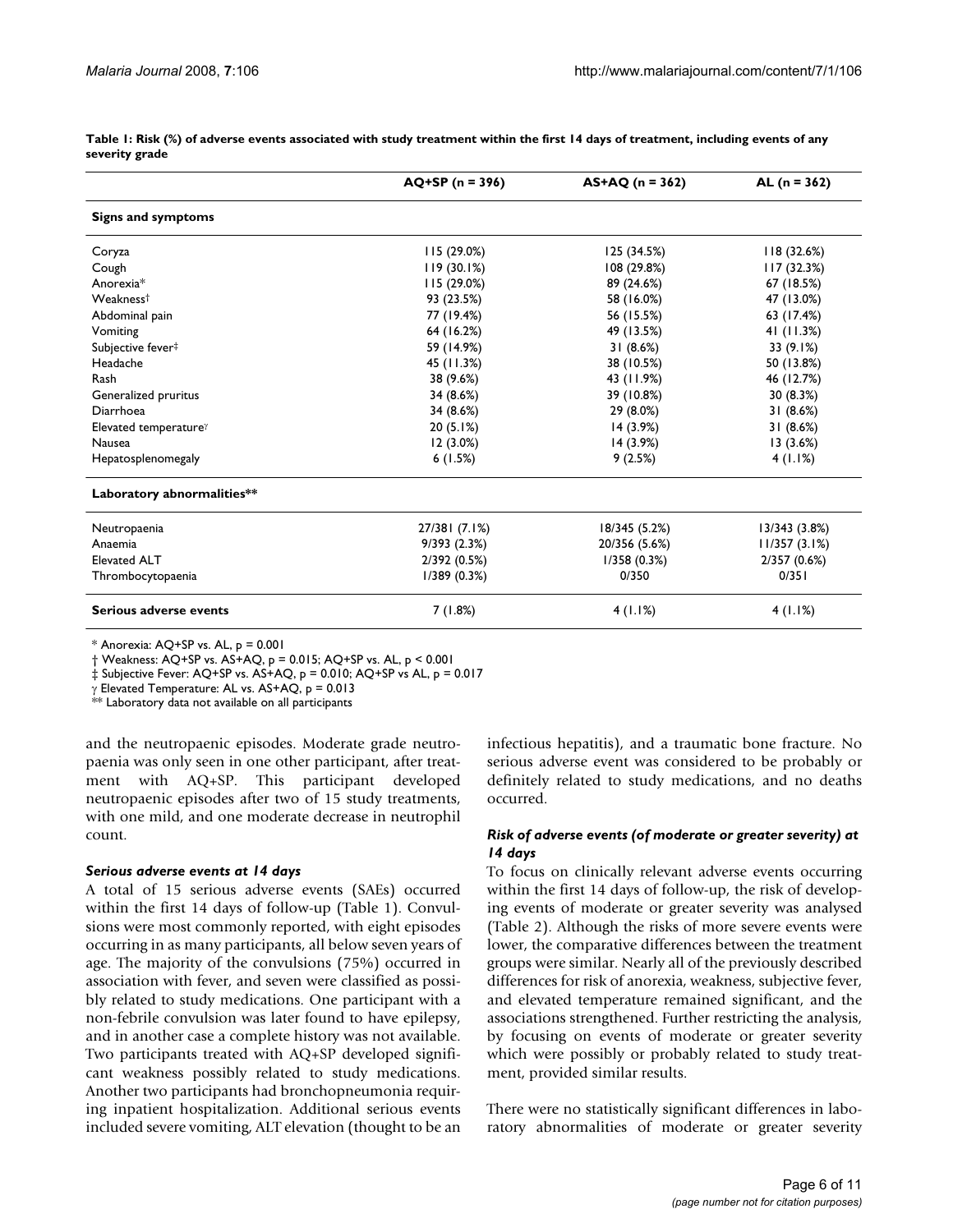|                            | $AQ+SP(n = 396)$ | $AS+AQ$ (n = 362) | AL $(n = 362)$ |
|----------------------------|------------------|-------------------|----------------|
| <b>Signs and symptoms</b>  |                  |                   |                |
| Coryza                     | 18(4.6%)         | 29 (8.0%)         | 21(5.8%)       |
| Cough                      | 30 (7.6%)        | 45 (12.4%)        | 37 (10.2%)     |
| Anorexia*                  | 39 (9.9%)        | 24 (6.6%)         | 15(4.1%)       |
| Weakness <sup>†</sup>      | 37 (9.3%)        | 20 (5.5%)         | 9(2.5%)        |
| Abdominal pain             | 11(2.8%)         | 8(2.2%)           | 6(1.7%)        |
| Vomiting                   | 15(3.8%)         | 5(1.4%)           | 7 (1.9%)       |
| Subjective fever#          | 59 (14.9%)       | 31(8.6%)          | 33 (9.1%)      |
| Headache                   | 2(0.5%)          | 5(1.38%)          | 4(1.1%)        |
| Rash                       | 15(3.8%)         | 10(2.8%)          | 11(3.0%)       |
| Generalized pruritus       | 21(5.3%)         | 19(5.3%)          | 16(4.4%)       |
| Diarrhoea                  | 0                | 4(1.1%)           | 5(1.4%)        |
| Elevated temperature?      | 14(3.5%)         | 8(2.2%)           | 23 (6.4%)      |
| Nausea                     | 4(1.0%)          | $(0.3\%)$         | $(0.3\%)$      |
| Hepatosplenomegaly         | (0.3%)           | (0.3%)            | $(0.3\%)$      |
| Laboratory abnormalities** |                  |                   |                |
| Neutropaenia               | 1/381(0.3%)      | 2/345(0.6%)       | 0/343          |
| Anaemia                    | 4/393 (1.0%)     | 5/356 (1.4%)      | 1/357(0.3%)    |
| <b>Elevated ALT</b>        | 0/392            | 0/358             | 1/357(0.3%)    |
| Thrombocytopaenia          | 1/389(0.3%)      | 0/350             | 0/351          |

**Table 2: Risk (%) of adverse events (of moderate or greater severity) associated with study treatment within the first 14 days of treatment**

 $*$  Anorexia: AQ+SP vs. AL,  $p = 0.004$ 

† Weakness: AQ+SP vs. AL, p < 0.001

‡ Subjective Fever: AQ+SP vs. AS+AQ, p = 0.010; AQ+SP vs AL, p = 0.017

γ Elevated Temperature: AL vs. AS+AQ,  $p = 0.007$ 

\*\* Laboratory data not available on all participants

between study treatments. There were three episodes of moderate or severe neutropaenia (described above), 10 episodes of moderate or severe anaemia, and one episode of severe thrombocytopaenia. One participant treated with AL developed severe ALT elevation at 14 days of follow-up, which was deemed possibly related to study medications, although an infectious hepatitis was suspected.

#### *Factors associated with adverse events*

We assessed for factors which might modify the effect between treatment and risk of adverse events. Neither the number of prior treatments, nor duration since prior treatment, significantly impacted the risk of adverse events. However, when the analysis of the association between treatment and risk of adverse events was stratified by age,

**Table 3: Association between study treatment and adverse events (of moderate or greater severity) within the first 14 days of treatment, stratified by age group**

| <b>Adverse events</b> | <b>Comparison groups</b> | Age $<$ 5 years     |         | Age $\geq$ 5 years  |         |
|-----------------------|--------------------------|---------------------|---------|---------------------|---------|
|                       |                          | <b>RR (95% CI)</b>  | p-value | <b>RR (95% CI)</b>  | p-value |
| Anorexia              | AQ+SP vs. AL             | $3.82$ (1.59-9.17)  | 0.003   | $1.73(0.79 - 3.81)$ | 0.17    |
|                       | AO+SP vs. AS+AO          | $2.10(1.04 - 4.23)$ | 0.04    | $1.32(0.64 - 2.71)$ | 0.46    |
| Weakness              | AO+SP vs. AL             | $5.40$ (1.86-15.7)  | 0.002   | $3.08$ (1.17-8.14)  | 0.02    |
|                       | AO+SP vs. AS+AO          | $2.26(1.01 - 5.05)$ | 0.04    | $1.68(0.76 - 3.69)$ | 0.20    |
| Subjective fever      | AQ+SP vs. AL             | $1.55(0.78 - 3.10)$ | 0.21    | $1.78(1.08 - 2.93)$ | 0.02    |
|                       | AO+SP vs. AS+AO          | $1.22(0.64-2.31)$   | 0.54    | $2.80(1.53 - 5.12)$ | 0.001   |
| Elevated temperature  | AL vs. AQ+SP or AS+AO    | $1.34(0.60 - 3.03)$ | 0.47    | $3.66$ (1.59-8.41)  | 0.002   |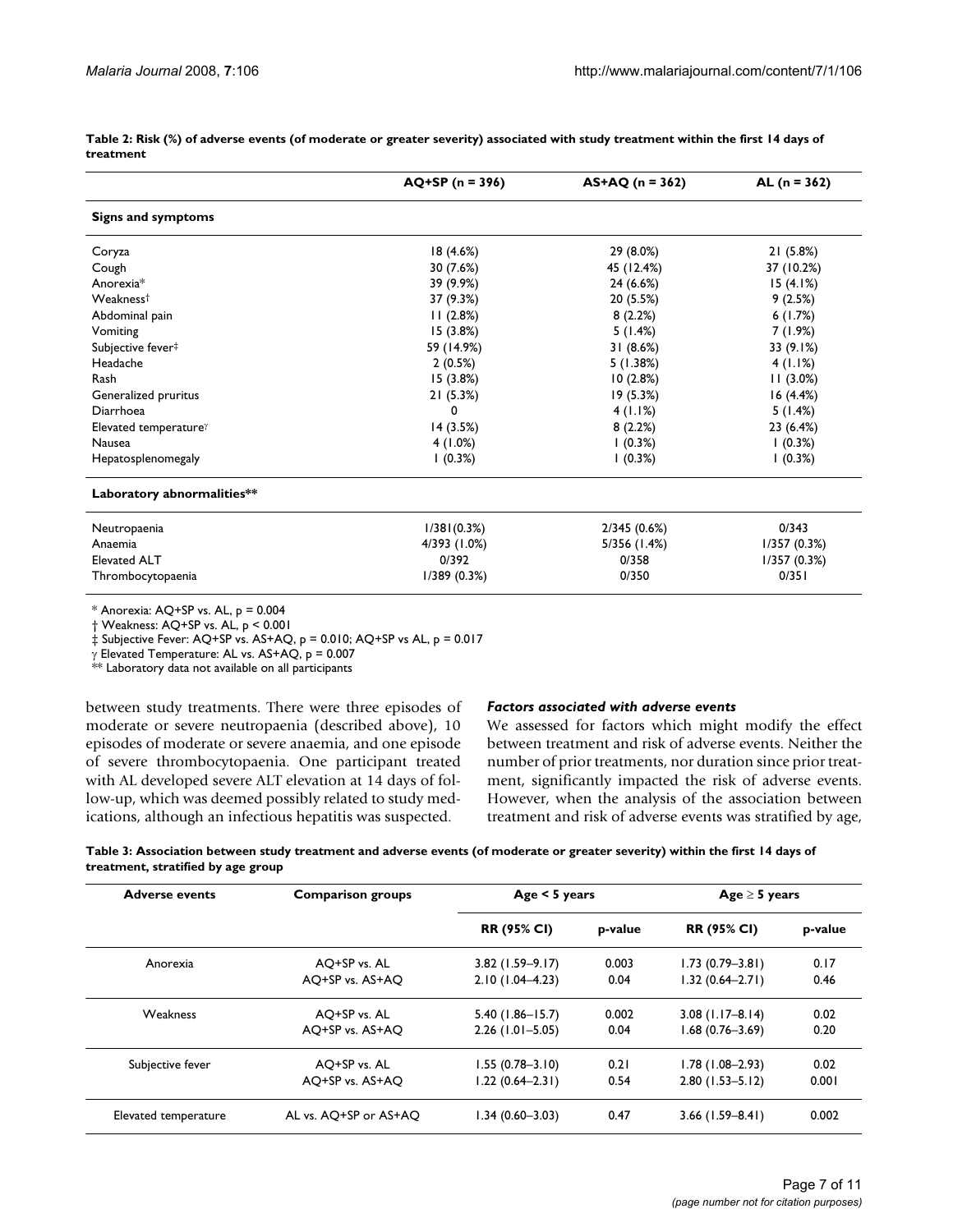significant differences were found (Table 3). The association between treatment with AQ+SP and anorexia or weakness was primarily seen in younger children; while the association between AQ+SP treatment and subjective fever, and AL treatment and elevated temperature was observed in older children. For young children, the risk of anorexia associated with AQ+SP treatment was nearly four times higher than with AL, and two times higher than with AS+AQ. Similarly, the risk of weakness for young children treated with AQ+SP was over five times higher than for those treated with AL, and over two times higher than for AS+AQ-treated children.

#### *Risk of adverse events at 42 days*

Passive surveillance for adverse events of moderate or greater severity continued until participants were diagnosed with another episode of uncomplicated malaria, or study follow-up ended. During 15–42 days of follow-up after study medication treatment, an additional 440 adverse events were recorded, representing 15% of total adverse events captured. No life-threatening adverse events were observed. No events suspected to be probably or definitely related to study medications were detected. During 15–42 days of follow-up, an additional three SAEs were reported. Of these, one event was a febrile convulsion; another was elevation of liver enzymes secondary to acute hepatitis A infection, and the last a skin abscess.

At 42 days, patients treated with AQ+SP remained at significantly higher risk of anorexia and weakness than ALtreated participants; however, the difference in risk of subjective fever was not sustained (Table 4). AL treatment remained associated with a higher risk of elevated temperature as compared to treatment with AS+AQ and AQ+SP. In addition, a difference in the risk of diarrhoea emerged in the 42-day analysis, with a higher risk of diarrhoea associated with AL than  $AQ+SP$  treatment ( $p = 0.021$ ).

# **Discussion**

In this randomized, blinded, longitudinal clinical trial, the safety and tolerability of three commonly used antimalarial combinations in Ugandan children was evaluated. Although all three regimens were found to be safe, participants treated with AQ+SP, particularly young children, were significantly more likely to develop anorexia and weakness than participants treated with AL or AS+AQ. Focusing the analysis on events of moderate or greater severity strengthened the observed associations, but redefining outcomes based on suspected relationship to study medications was of limited utility. Extending follow-up for adverse events from 14 to 42 days had little impact on the findings. Overall, in our cohort of children in Kampala, AL and AS+AQ appear to be superior to AQ+SP due to improved tolerability and greater efficacy [25].

ACTs are generally considered to be safe and well-tolerated, which is supported by this study [[17,](#page-9-0)28,29]. The finding that participants treated with AL were more likely to have elevated temperature may be due to the known anti-pyretic properties of amodiaquine, which was a component of the other two study regimens. Persisting fever after treatment with AL could contribute to the perception that the combination is not as effective as other regimens, which may need to be addressed in training of health care workers and community sensitization. The higher risk of diarrhoea observed in AL-treated patients in the 42-day

**Table 4: Risk (%) of adverse events (of moderate or greater severity) associated with study treatment within the first 42 days of treatment**<sup>∆</sup>

| <b>Adverse events</b>  | $AQ+SP(n = 396)$ | $AS+AQ$ (n = 362) | $AL(n = 362)$ |
|------------------------|------------------|-------------------|---------------|
| Coryza                 | 10.0%            | 12.2%             | 13.1%         |
| Cough                  | 14.7%            | 22.8%             | 20.9%         |
| Anorexia <sup>*</sup>  | 10.3%            | 9.7%              | 5.5%          |
| Weakness <sup>†</sup>  | 9.7%             | 6.5%              | 3.1%          |
| Abdominal pain         | 6.0%             | 3.3%              | 3.4%          |
| Vomiting               | 3.8%             | 1.7%              | 1.9%          |
| Subjective fever       | 24.9%            | 22.8%             | 24.2%         |
| Headache               | 1.5%             | 2.8%              | 3.4%          |
| Rash                   | 6.0%             | 5.5%              | 4.7%          |
| Generalized pruritus   | 7.4%             | 8.2%              | 6.5%          |
| Diarrhoea <sup>‡</sup> | 0.7%             | 1.1%              | 3.2%          |
| Elevated temperature?  | 4.8%             | 4.5%              | 9.2%          |
| Nausea                 | 1.0%             | 0.3%              | 0.3%          |
| Hepatosplenomegaly     | 0.3%             | 0.3%              | 0.3%          |

ΔRisk estimated by Kaplan-Meier product limit formula

 $*$  Anorexia: AQ+SP vs. AL,  $p = 0.005$ 

† Weakness: AQ+SP vs. AL, p < 0.001

‡ Diarrhoea: AL vs. AQ+SP, p = 0.021

γ Elevated Temperature: AL vs. AQ+SP,  $p = 0.029$ ; AL vs. AS+AQ,  $p = 0.008$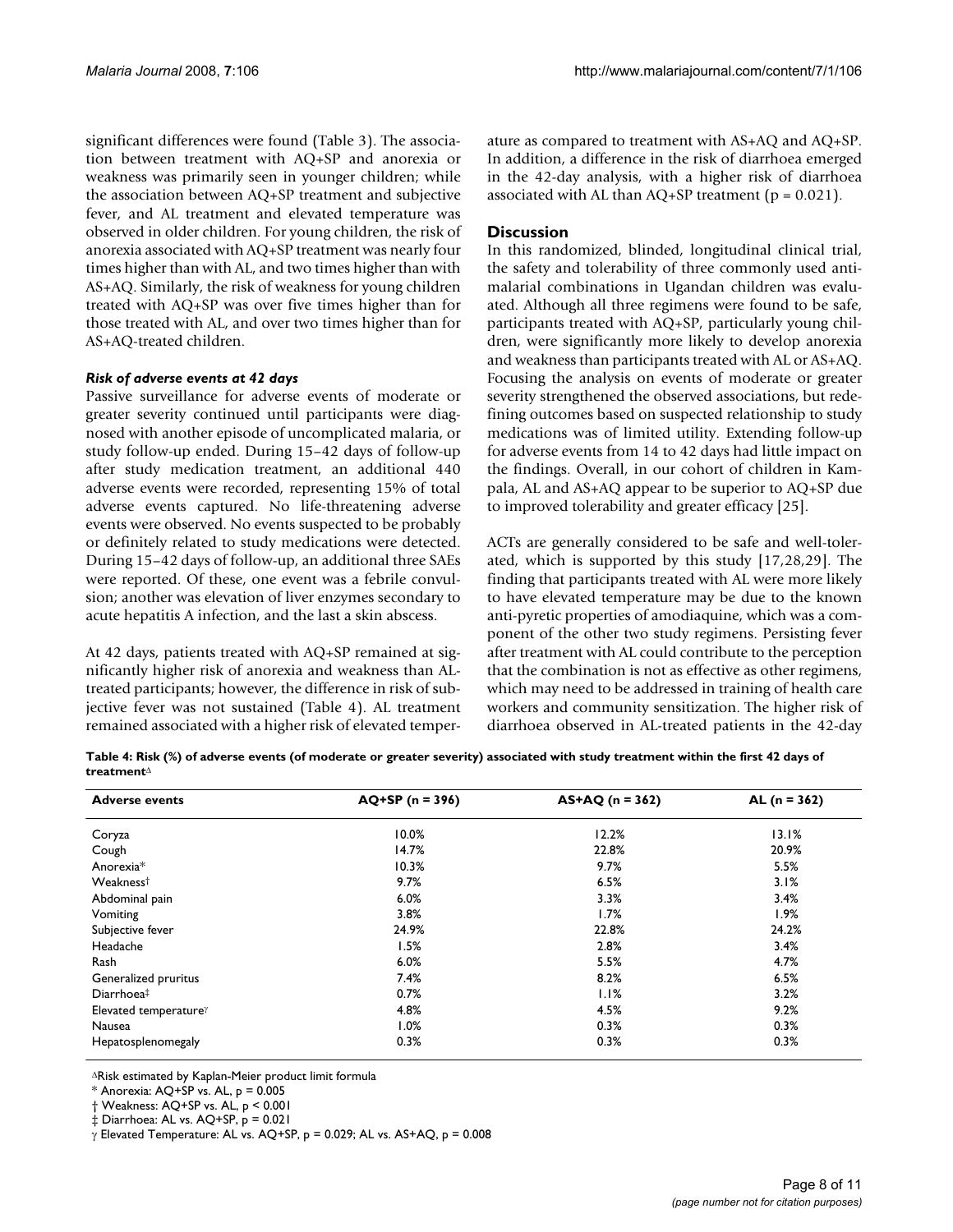analysis has previously been reported, although it is unclear why the onset of this adverse event was delayed [30,31].

Although no significant differences in safety were found between AS+AQ and AL in the cohort, the one case of repeated neutropaenic episodes associated with AS+AQ was concerning given the known propensity of amodiaquine to cause blood dyscrasias and agranulocytosis [8]. A recent study in Uganda found a significantly increased risk of moderate and severe neutropaenia in HIV-infected children (also receiving co-trimoxazole prophylaxis and antiretroviral therapy) who were treated with AS+AQ, raising concern about use of AS+AQ for the treatment of malaria in HIV-infected individuals [32]. As newer ACTs are developed for the treatment of malaria, continued evaluation of the safety and tolerability of these combination therapies in clinical trials will be important.

In this study, a higher risk of anorexia and weakness associated with AQ+SP when compared with the other regimens was found, consistent with prior reports of severe weakness in Rwandan children treated with AQ+SP [20,28]. However, our findings suggest that the tolerability of AQ+SP may be age-dependent, with younger children significantly more likely to experience anorexia and weakness when treated with AQ+SP than with the ACT regimens. The finding that AQ+SP was associated with a higher risk of subjective fever in older children may reflect imprecision in obtaining a history of fever. Older children may have reported an overall syndrome of "feeling unwell", including subjective fever, while caregivers of younger children may have only reported the presence of subjective fever if the child felt hot. Although differences in the tolerability between AQ+SP and ACTs were found, no significant differences in the safety of these regimens were seen. In East Africa, where recent studies have also raised concerns about the effectiveness of AQ+SP, ACTs are now preferable [20,25,33]. However, in regions of Africa where both drugs remain effective and/or AQ+SP has been shown to have superior efficacy, the optimal choice for first-line treatment will need to be made considering all relevant factors, including efficacy, safety and tolerability, cost, and availability [6,34].

No standardized system for adverse event monitoring in antimalarial clinical trials currently exists, and the approach to monitoring may differ between sites. Guidelines for use of laboratory testing in antimalarial drug safety monitoring are also lacking. In this study, events were actively assessed at all follow-up visits, with interviews, a standard physical exam, and laboratory tests at standard intervals. Although time intensive, the system allowed events related to drug tolerability, such as anorexia and weakness, to be captured. Relying on spontaneous reporting of symptoms by participants, or assessing only for objective measures, such as serious adverse events and laboratory abnormalities, may have missed differences in tolerability. The duration of follow-up for monitoring of adverse events after antimalarial therapy is variable, often coinciding with the recommended length of follow-up for efficacy outcomes of 28 or 42 days [[17](#page-9-0),19,20,28]. Few differences in the comparative risk of adverse events at 14 and 42 days of follow-up were found. All study medications were safe at 14 days of follow-up, and, except for the emergence of a risk of diarrhoea in participants treated with AL, extending the follow-up period to 42 days did not identify any changes in safety, or tolerability compared to 14-day outcomes.

There were several potential limitations to this study. Although the assessment of adverse events was designed to be as objective as possible by using grading scales for severity and relationship, the results are limited by the subjective interpretations of symptom reports. In addition, active surveillance continued only for the 14 days after study treatment was initiated. Extending the duration of active surveillance may have captured additional events of interest. Laboratory values were only assessed at day 0 and day 14 of study treatment, routinely every 90 days, and at the discretion of the study clinicians. Some abnormalities may not have been captured by this schedule. Although 382 patients treated with study medications over multiple treatments were followed, the relatively small sample size limited the ability to detect uncommon events. Finally, multiple comparisons in the risk of adverse events associated with treatment groups were made, increasing the likelihood that statistically significant differences in risks could have been detected just by chance.

# **Conclusion**

This study confirms the safety and tolerability of AS+AQ and AL in Ugandan children, and suggests that AQ+SP is safe, but less well-tolerated than the other regimens, particularly in young children. The higher risk of elevated temperature observed in association with AL could impact on the perception of its effectiveness and may need to be addressed. Although no significant differences in safety were found between AS+AQ and AL, the one case of repeated neutropaenic episodes associated with AS+AQ was concerning. As newer ACTs are deployed, evaluating for safety and comparative tolerability will be essential. Standardized guidelines for monitoring adverse events in antimalarial clinical trials are needed.

# **Authors' contributions**

PJR, GD, MRK, and SGS conceived and designed the study, CMS, TDC, DNM, BN, and SGS participated in data collection, GD, TDC, PJ, and VY participated in the data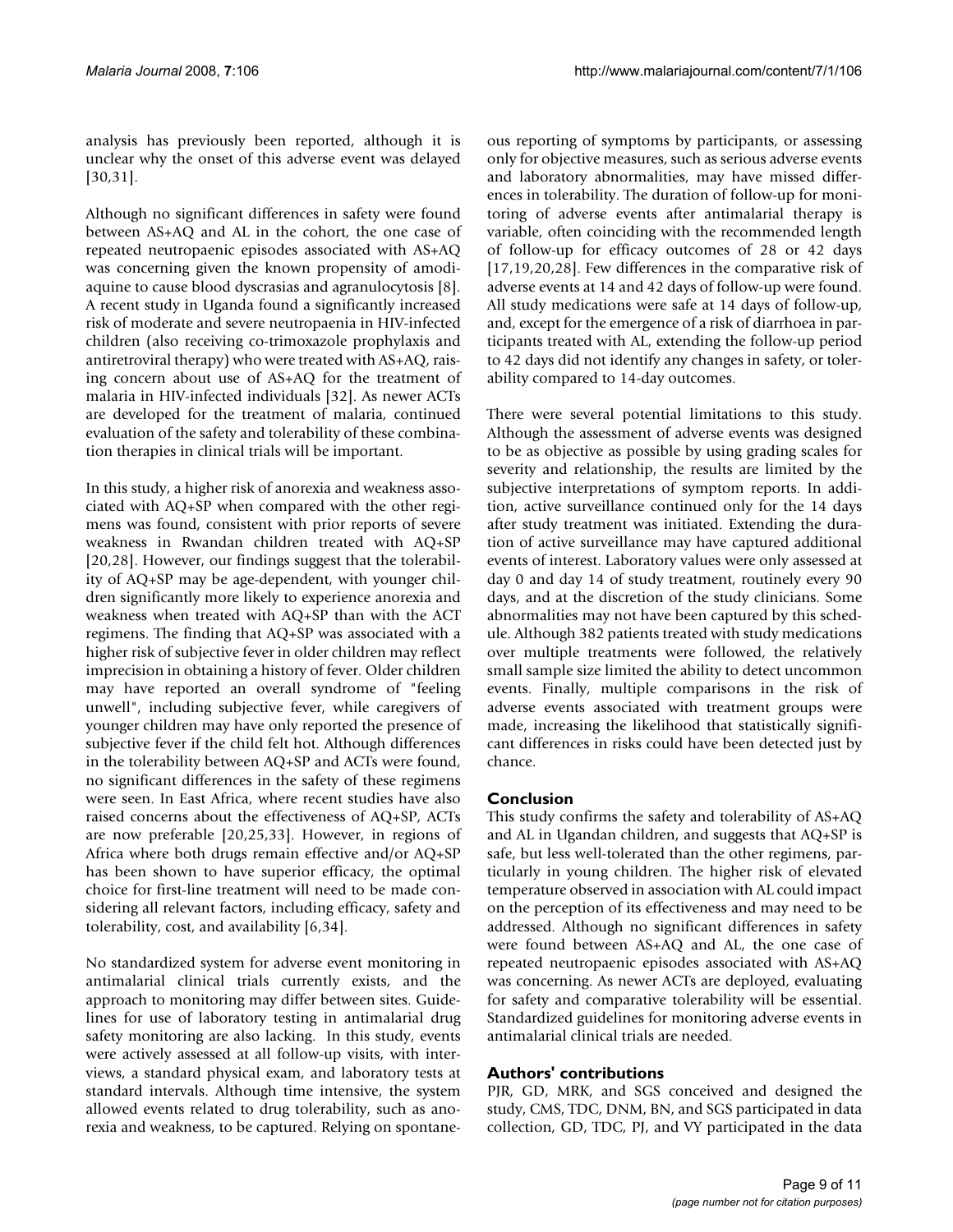analysis, CMS, PJ, TDC, AOT, PJR, GD, and SGS participated in interpretation of the data. All authors participated in the writing of the manuscript, and read and approved the final manuscript. None of the authors declare any potential conflicts of interest, including financial interests and relationships and affiliations relevant to the subject of the manuscript.

#### **Acknowledgements**

We are grateful to all the parents and guardians for kindly giving their consent and to the study participants for their cooperation. We thank all the members of the study team for their tireless effort and excellent work, including the study physicians (Immaculate Ampeire, Emmanuel Arinaitwe, Joy Bbosa, Letitia Kampiire, Pascal Kwitonda, Arthur Mpimbaza, Moses Musinguzi, Julia Mwesigwa, Ruth Namuyiga, and Joaniter Nankabirwa); nurses (Norah Asaba, Basaliza M. Karakire, and Naome Kilama); data officers and management (Richard Barigye, Joseph Kasule, Geoff Lavoy, John Patrick Mpindi, Levi Mugenyi and Richard Osaliya); laboratory support (Christopher Bongole, Felix Jurua, Moses Kiggundu, Kilama Maxwell, Regina Nakafeero, and Sam Nsobya); home visitors (Carol Bako, Marx Dongo, and William Musoke); administration (Kenneth Mwebaze, Richard Oluga, Peter Padilla and Catherine Tugaineyo); and support staff (Annette Birabwa and Mariam Senfuma).

The study received financial support from the National Institutes of Health (U01A1052142) and the Doris Duke Charitable Foundation (PJR is a Doris Duke Charitable Foundation Distinguished Clinical Scientist). CMS, TC, DNM, BN, MRK, PJR, and GD are supported by the National Institutes of Health. PJR is supported by the Mt Zion Health Fund. GD is a recipient of the Doris Duke Clinical Scientist Development Award. AOT is supported by the Institute of Tropical Medicine, Antwerp, Belgium, in collaboration with Medicines for Malaria Venture. SGS is supported by the London School of Hygiene & Tropical Medicine. None of the funding agencies had any role in any aspect of the preparation or submission of this manuscript.

#### **References**

- Attaran A, Barnes KI, Curtis C, d'Alessandro U, Fanello CI, Galinski MR, Kokwaro G, Looareesuwan S, Makanga M, Mutabingwa TK, Talisuna A, Trape JF, Watkins WM: **[WHO, the Global Fund, and](http://www.ncbi.nlm.nih.gov/entrez/query.fcgi?cmd=Retrieve&db=PubMed&dopt=Abstract&list_uids=14738799) [medical malpractice in malaria treatment.](http://www.ncbi.nlm.nih.gov/entrez/query.fcgi?cmd=Retrieve&db=PubMed&dopt=Abstract&list_uids=14738799)** *Lancet* 2004, **363(9404):**237-240.
- 2. Greenwood BM, Bojang K, Whitty CJ, Targett GA: **[Malaria.](http://www.ncbi.nlm.nih.gov/entrez/query.fcgi?cmd=Retrieve&db=PubMed&dopt=Abstract&list_uids=15850634)** *Lancet* 2005, **365(9469):**1487-1498.
- 3. World Health Organization: **Guidelines for the treatment of malaria.** 2006, **WHO/HTM/MAL/2006.1108:**.
- 4. Faye B, Ndiaye JL, Ndiaye D, Dieng Y, Faye O, Gaye O: **Efficacy and tolerability of four antimalarial combinations in the treatment of uncomplicated** *Plasmodium falciparum* **[malaria in](http://www.ncbi.nlm.nih.gov/entrez/query.fcgi?cmd=Retrieve&db=PubMed&dopt=Abstract&list_uids=17570848) [Senegal.](http://www.ncbi.nlm.nih.gov/entrez/query.fcgi?cmd=Retrieve&db=PubMed&dopt=Abstract&list_uids=17570848)** *Malar J* 2007, **6:**80.
- 5. Zongo I, Dorsey G, Rouamba N, Dokomajilar C, Lankoande M, Ouedraogo JB, Rosenthal PJ: **[Amodiaquine, sulfadoxine-pyrimeth](http://www.ncbi.nlm.nih.gov/entrez/query.fcgi?cmd=Retrieve&db=PubMed&dopt=Abstract&list_uids=16282288)[amine, and combination therapy for uncomplicated](http://www.ncbi.nlm.nih.gov/entrez/query.fcgi?cmd=Retrieve&db=PubMed&dopt=Abstract&list_uids=16282288) falciparum malaria: a randomized controlled trial from [Burkina Faso.](http://www.ncbi.nlm.nih.gov/entrez/query.fcgi?cmd=Retrieve&db=PubMed&dopt=Abstract&list_uids=16282288)** *Am J Trop Med Hyg* 2005, **73(5):**826-832.
- 6. Zongo I, Dorsey G, Rouamba N, Tinto H, Dokomajilar C, Guiguemde RT, Rosenthal PJ, Ouedraogo JB: **[Artemether-lumefantrine ver](http://www.ncbi.nlm.nih.gov/entrez/query.fcgi?cmd=Retrieve&db=PubMed&dopt=Abstract&list_uids=17292769)[sus amodiaquine plus sulfadoxine-pyrimethamine for](http://www.ncbi.nlm.nih.gov/entrez/query.fcgi?cmd=Retrieve&db=PubMed&dopt=Abstract&list_uids=17292769) uncomplicated falciparum malaria in Burkina Faso: a ran[domised non-inferiority trial.](http://www.ncbi.nlm.nih.gov/entrez/query.fcgi?cmd=Retrieve&db=PubMed&dopt=Abstract&list_uids=17292769)** *Lancet* 2007, **369(9560):**491-498.
- 7. Simooya O: **[The WHO 'Roll Back Malaria Project': planning](http://www.ncbi.nlm.nih.gov/entrez/query.fcgi?cmd=Retrieve&db=PubMed&dopt=Abstract&list_uids=15783238) [for adverse event monitoring in Africa.](http://www.ncbi.nlm.nih.gov/entrez/query.fcgi?cmd=Retrieve&db=PubMed&dopt=Abstract&list_uids=15783238)** *Drug Saf* 2005, **28(4):**277-286.
- 8. Phillips-Howard PA, West LJ: **[Serious adverse drug reactions to](http://www.ncbi.nlm.nih.gov/entrez/query.fcgi?cmd=Retrieve&db=PubMed&dopt=Abstract&list_uids=2138674) [pyrimethamine-sulphadoxine, pyrimethamine-dapsone and](http://www.ncbi.nlm.nih.gov/entrez/query.fcgi?cmd=Retrieve&db=PubMed&dopt=Abstract&list_uids=2138674) [to amodiaquine in Britain.](http://www.ncbi.nlm.nih.gov/entrez/query.fcgi?cmd=Retrieve&db=PubMed&dopt=Abstract&list_uids=2138674)** *Journal of the Royal Society of Medicine* 1990, **83(2):**82-85.
- 9. Gimnig JE, MacArthur JR, M'Bang'ombe M, Kramer MH, Chizani N, Stern RS, Mkandala C, Newman RD, Steketee RW, Campbell CH: **[Severe cutaneous reactions to sulfadoxine-pyrimethamine](http://www.ncbi.nlm.nih.gov/entrez/query.fcgi?cmd=Retrieve&db=PubMed&dopt=Abstract&list_uids=16687672) and trimethoprim-sulfamethoxazole in Blantyre District, [Malawi.](http://www.ncbi.nlm.nih.gov/entrez/query.fcgi?cmd=Retrieve&db=PubMed&dopt=Abstract&list_uids=16687672)** *Am J Trop Med Hyg* 2006, **74(5):**738-743.
- 10. Markham LN, Giostra E, Hadengue A, Rossier M, Rebsamen M, Desmeules J: **[Emergency liver transplantation in amodiaquine](http://www.ncbi.nlm.nih.gov/entrez/query.fcgi?cmd=Retrieve&db=PubMed&dopt=Abstract&list_uids=17620624)[induced fulminant hepatitis.](http://www.ncbi.nlm.nih.gov/entrez/query.fcgi?cmd=Retrieve&db=PubMed&dopt=Abstract&list_uids=17620624)** *Am J Trop Med Hyg* 2007, **77(1):**14-15.
- 11. Sturchler D, Mittelholzer ML, Kerr L: **[How frequent are notified](http://www.ncbi.nlm.nih.gov/entrez/query.fcgi?cmd=Retrieve&db=PubMed&dopt=Abstract&list_uids=8452657) [severe cutaneous adverse reactions to Fansidar?](http://www.ncbi.nlm.nih.gov/entrez/query.fcgi?cmd=Retrieve&db=PubMed&dopt=Abstract&list_uids=8452657)** *Drug Safety* 1993, **8(2):**160-168.
- 12. Olliaro P, Mussano P: **[Amodiaquine for treating malaria.](http://www.ncbi.nlm.nih.gov/entrez/query.fcgi?cmd=Retrieve&db=PubMed&dopt=Abstract&list_uids=12804382)** *Cochrane Database Syst Rev* 2003:CD000016.
- 13. Toovey S, Jamieson A: **[Audiometric changes associated with](http://www.ncbi.nlm.nih.gov/entrez/query.fcgi?cmd=Retrieve&db=PubMed&dopt=Abstract&list_uids=15109547) [the treatment of uncomplicated falciparum malaria with co](http://www.ncbi.nlm.nih.gov/entrez/query.fcgi?cmd=Retrieve&db=PubMed&dopt=Abstract&list_uids=15109547)[artemether.](http://www.ncbi.nlm.nih.gov/entrez/query.fcgi?cmd=Retrieve&db=PubMed&dopt=Abstract&list_uids=15109547)** *Trans R Soc Trop Med Hyg* 2004, **98(5):**261-7; discussion 268-9.
- 14. Hutagalung R, Htoo H, Nwee P, Arunkamomkiri J, Zwang J, Carrara VI, Ashley E, Singhasivanon P, White NJ, Nosten F: **[A case-control](http://www.ncbi.nlm.nih.gov/entrez/query.fcgi?cmd=Retrieve&db=PubMed&dopt=Abstract&list_uids=16474072) [auditory evaluation of patients treated with artemether](http://www.ncbi.nlm.nih.gov/entrez/query.fcgi?cmd=Retrieve&db=PubMed&dopt=Abstract&list_uids=16474072)[lumefantrine.](http://www.ncbi.nlm.nih.gov/entrez/query.fcgi?cmd=Retrieve&db=PubMed&dopt=Abstract&list_uids=16474072)** *Am J Trop Med Hyg* 2006, **74(2):**211-214.
- 15. World Health Organization: **Assessment of the safety of artemisinin compounds in pregnancy.** Geneva ; 2003.
- 16. van Vugt M, Ezzet F, Nosten F, Gathmann I, Wilairatana P, Looareesuwan S, White NJ: **[No evidence of cardiotoxicity during antima](http://www.ncbi.nlm.nih.gov/entrez/query.fcgi?cmd=Retrieve&db=PubMed&dopt=Abstract&list_uids=10674679)[larial treatment with artemether-lumefantrine.](http://www.ncbi.nlm.nih.gov/entrez/query.fcgi?cmd=Retrieve&db=PubMed&dopt=Abstract&list_uids=10674679)** *Am J Trop Med Hyg* 1999, **61(6):**964-967.
- <span id="page-9-0"></span>17. Makanga M, Premji Z, Falade C, Karbwang J, Mueller EA, Andriano K, Hunt P, De Palacios PI: **Efficacy and safety of the six-dose regimen of artemether-lumefantrine in pediatrics with uncomplicated** *Plasmodium falciparum* **[malaria: a pooled analysis of](http://www.ncbi.nlm.nih.gov/entrez/query.fcgi?cmd=Retrieve&db=PubMed&dopt=Abstract&list_uids=16760509) [individual patient data.](http://www.ncbi.nlm.nih.gov/entrez/query.fcgi?cmd=Retrieve&db=PubMed&dopt=Abstract&list_uids=16760509)** *Am J Trop Med Hyg* 2006, **74(6):**991-998.
- 18. Omari AA, Gamble C, Garner P: **[Artemether-lumefantrine \(six](http://www.ncbi.nlm.nih.gov/entrez/query.fcgi?cmd=Retrieve&db=PubMed&dopt=Abstract&list_uids=16235412)[dose regimen\) for treating uncomplicated falciparum](http://www.ncbi.nlm.nih.gov/entrez/query.fcgi?cmd=Retrieve&db=PubMed&dopt=Abstract&list_uids=16235412) [malaria.](http://www.ncbi.nlm.nih.gov/entrez/query.fcgi?cmd=Retrieve&db=PubMed&dopt=Abstract&list_uids=16235412)** *Cochrane Database Syst Rev* 2005:CD005564.
- 19. Fanello CI, Karema C, van Doren W, Rwagacondo CE, D'Alessandro U: **Tolerability of amodiaquine and sulphadoxine-pyrimethamine, alone or in combination for the treatment of uncomplicated** *Plasmodium falciparum* **[malaria in Rwandan adults.](http://www.ncbi.nlm.nih.gov/entrez/query.fcgi?cmd=Retrieve&db=PubMed&dopt=Abstract&list_uids=16640610)** *Trop Med Int Health* 2006, **11(5):**589-596.
- 20. Karema C, Fanello CI, Van Overmeir C, Van Geertruyden JP, van Doren W, Ngamije D, D'Alessandro U: **Safety and efficacy of dihydroartemisinin/piperaquine (Artekin®) for the treatment of uncomplicated** *Plasmodium falciparum* **[malaria in](http://www.ncbi.nlm.nih.gov/entrez/query.fcgi?cmd=Retrieve&db=PubMed&dopt=Abstract&list_uids=16766006) [Rwandan children.](http://www.ncbi.nlm.nih.gov/entrez/query.fcgi?cmd=Retrieve&db=PubMed&dopt=Abstract&list_uids=16766006)** *Trans R Soc Trop Med Hyg* 2006, **100(12):**1105-1111.
- 21. Bukirwa H, Yeka A, Kamya MR, Talisuna A, Banek K, Bakyaita N, Rwakimari JB, Rosenthal PJ, Wabwire-Mangen F, Dorsey G, Staedke SG: **[Artemisinin combination therapies for treatment of](http://www.ncbi.nlm.nih.gov/entrez/query.fcgi?cmd=Retrieve&db=PubMed&dopt=Abstract&list_uids=16871329) [uncomplicated malaria in Uganda.](http://www.ncbi.nlm.nih.gov/entrez/query.fcgi?cmd=Retrieve&db=PubMed&dopt=Abstract&list_uids=16871329)** *PLoS Clin Trials* 2006, **1(1):**e7.
- 22. Kamya MR, Yeka A, Bukirwa H, Lugemwa M, Rwakimari JB, Staedke SG, Talisuna AO, Greenhouse B, Nosten F, Rosenthal PJ, Wabwire-Mangen F, Dorsey G: **[Artemether-Lumefantrine versus Dihy](http://www.ncbi.nlm.nih.gov/entrez/query.fcgi?cmd=Retrieve&db=PubMed&dopt=Abstract&list_uids=17525792)[droartemisinin-Piperaquine for Treatment of Malaria: A](http://www.ncbi.nlm.nih.gov/entrez/query.fcgi?cmd=Retrieve&db=PubMed&dopt=Abstract&list_uids=17525792) [Randomized Trial.](http://www.ncbi.nlm.nih.gov/entrez/query.fcgi?cmd=Retrieve&db=PubMed&dopt=Abstract&list_uids=17525792)** *PLoS Clin Trials* 2007, **2(5):**e20.
- 23. Olliaro P, Nevill C, LeBras J, Ringwald P, Mussano P, Garner P, Brausseur P: **[Systematic review of amodiaquine treatment in](http://www.ncbi.nlm.nih.gov/entrez/query.fcgi?cmd=Retrieve&db=PubMed&dopt=Abstract&list_uids=8898036) [uncomplicated malaria.](http://www.ncbi.nlm.nih.gov/entrez/query.fcgi?cmd=Retrieve&db=PubMed&dopt=Abstract&list_uids=8898036)** *Lancet* 1996, **348:**1196-1201.
- 24. Talisuna AO, Staedke SG, D'Alessandro U: **[Pharmacovigilance of](http://www.ncbi.nlm.nih.gov/entrez/query.fcgi?cmd=Retrieve&db=PubMed&dopt=Abstract&list_uids=16780575) [antimalarial treatment in Africa: is it possible?](http://www.ncbi.nlm.nih.gov/entrez/query.fcgi?cmd=Retrieve&db=PubMed&dopt=Abstract&list_uids=16780575)** *Malar J* 2006, **5:**50.
- 25. Dorsey G, Staedke S, Clark TD, Njama-Meya D, Nzarubara B, Maiteki-Sebuguzi C, Dokomajilar C, Kamya MR, Rosenthal PJ: **[Com](http://www.ncbi.nlm.nih.gov/entrez/query.fcgi?cmd=Retrieve&db=PubMed&dopt=Abstract&list_uids=17519410)[bination therapy for uncomplicated falciparum malaria in](http://www.ncbi.nlm.nih.gov/entrez/query.fcgi?cmd=Retrieve&db=PubMed&dopt=Abstract&list_uids=17519410) [Ugandan children: a randomized trial.](http://www.ncbi.nlm.nih.gov/entrez/query.fcgi?cmd=Retrieve&db=PubMed&dopt=Abstract&list_uids=17519410)** *Jama* 2007, **297(20):**2210-2219.
- 26. Davis JC, Clark TD, Kemble SK, Talemwa N, Njama-Meya D, Staedke SG, Dorsey G: **[Longitudinal study of urban malaria in a cohort](http://www.ncbi.nlm.nih.gov/entrez/query.fcgi?cmd=Retrieve&db=PubMed&dopt=Abstract&list_uids=16551365) [of Ugandan children: description of study site, census and](http://www.ncbi.nlm.nih.gov/entrez/query.fcgi?cmd=Retrieve&db=PubMed&dopt=Abstract&list_uids=16551365) [recruitment.](http://www.ncbi.nlm.nih.gov/entrez/query.fcgi?cmd=Retrieve&db=PubMed&dopt=Abstract&list_uids=16551365)** *Malar J* 2006, **5:**18.
- 27. International Conference on Harmonisation of Technical Requirements for Registration of Pharmaceuticals for Human Use (ICH): **Guidance for Industry: Good Clinical Practice: Consolidated Guidance (ICH-E6).** Rockville, MD , U.S. Department of Health and Human Services, Food and Drug Administration, Center for Drug